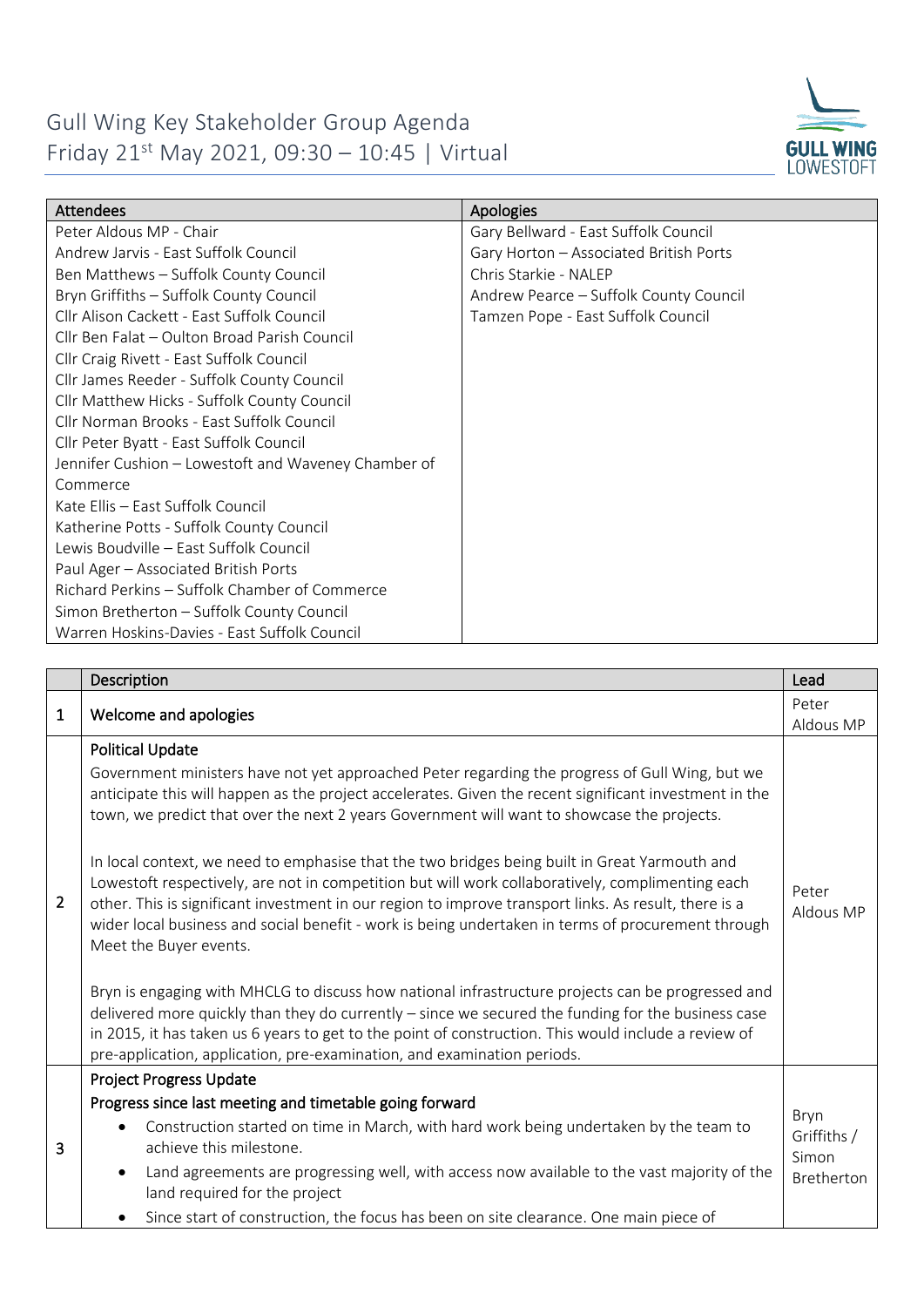clearance are are the 4 sheds situated on the former Jeld Wen site, which will allow the creation of the access road to Riverside. The demolition is due to be completed w/c  $24<sup>th</sup>$  May 2021.

- The northern end of Durban Road is now closed to motorised traffic, and yellow lines have been introduced on Notley Road, and at other junctions in that area to allow for large vehicles to access those streets.
- Monitoring Equipment has now been installed on the UKPN tunnel that passes under Lake Lothing to the East of the bridge location. This will allow UKPN to monitor vibrations and ensure no damage is caused to the electrical network.
- Lings temporary car park has now been completed and is in use.
- The procurement of sub-contractors is underway, with a number already appointed.
- Utility diversions are ongoing, with Anglian Water mobilisation underway and traffic diversions in place

Following the local elections the SCC Leader will be appointed and the appointment of the Cabinet members will be announced at the SCC AGM on 27<sup>th</sup> May. An induction will take place for new councillors next week,, which includes the Gull Wing. The team will also arrange a more comprehensive induction for any councillors that have a particular interest in this project.

## Timetable

- Network Rail land access was granted in April, and site clearance is underway by Farrans. The land on the south side (Waveney Drive) consists of a property that was purchased for demolition to allow for the roundabout works.
- We will imminently be accessing the ABP land.
- Anglian Water now have their own compound on the site by Riverside as rerouting services need to be undertaken.
- A crushing machine has been brought on site to recycle the concrete to leave us with separated, clean, reusable materials. This will be used for the pile platforms.

Simon showcased some site photos showing progress on each of the sites.

Colin Law Way and Jeld Wen - Peter has received an email from residents of Waveney Drive raising concerns about the untidiness of the area and lack of landscaping.. Simon noted that only the second row of sheds are being demolished and that the demolition and improvements to the remaining sheds is outside our scope of works. It was agreed that further discussion is required to determine how to address the appearance of the remaining sheds and if we can implement mitigation such as planting to the Waveney drive frontage There have been discussions with East Suffolk Council about the remainder of the site, but there is a lot more discussion required before any plans come forward, but this will take some time. Peter will go back to the residents. s

Some Notley Road residents have also raised concerns regarding the yellow lines. The project team advised that this Traffic Regulation Order was consulted on in Autumn 2018 and that they have responded to the letters they have received. No further correspondence has been received following these replies.

Navigation concerns – Cllr Falat wanted to highlight that there are four potential pinch points for navigation, especially with upcoming works at various locations. These include Carlton Swing Bridge, Haven Bridge and Great Yarmouth Bridge. Cllr Falat asked that when there is a need for stoppage to the navigation, if the project team could liaise with other projects.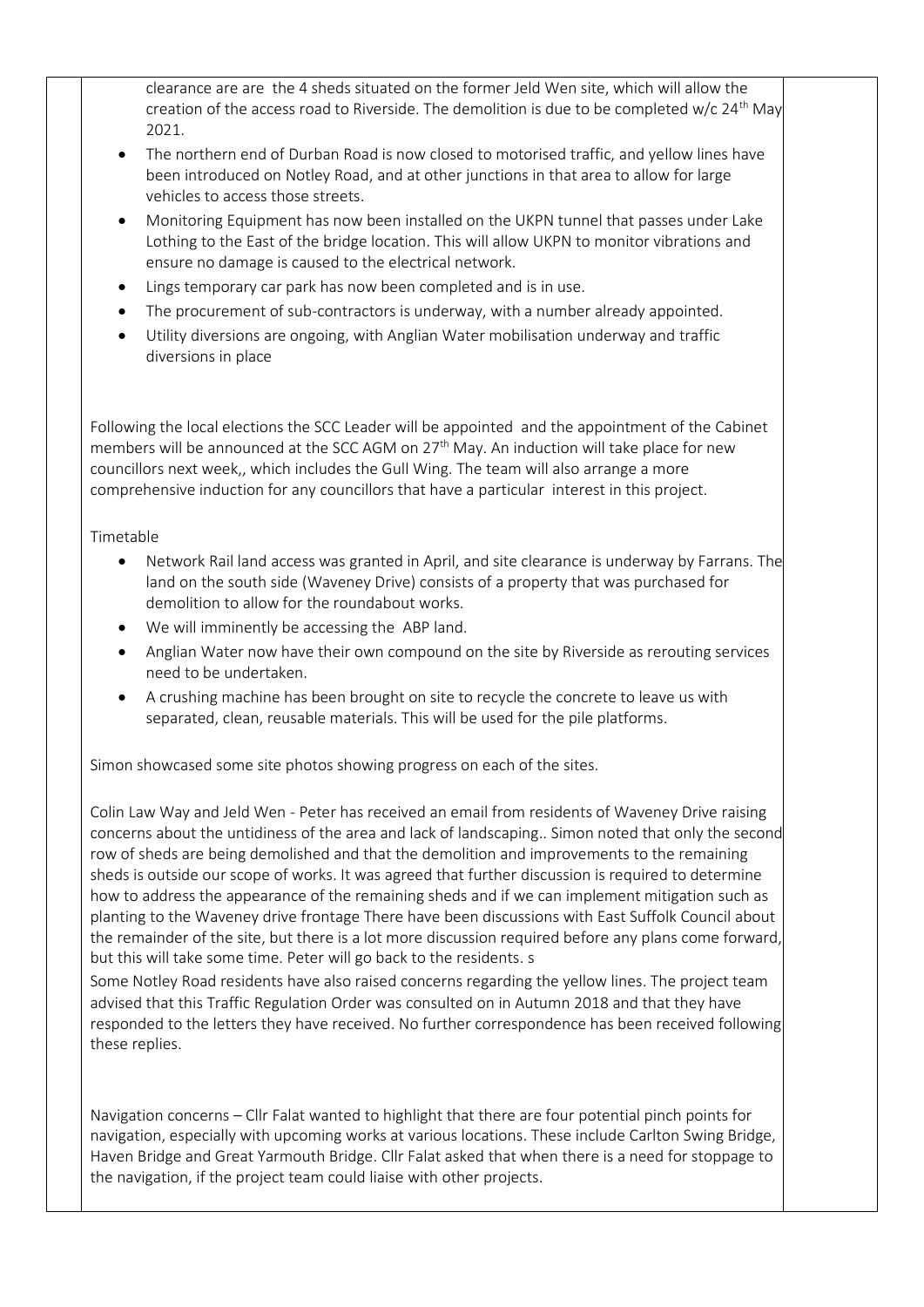## Traffic management

We are at the point where the project will have an impact upon the road networks due to the types of work we need to undertake. We are managing this as well as we can to minimise disruption. However, to note the following traffic management actions have been undertaken:

- Durban Road closed to motorised traffic with diversion signs in place
- Waveney Drive partially closed with traffic lights closely monitored to ensure traffic does not back up to the existing roundabout.
- Notley Road double yellow lining partly complete awaiting the construction of additional parking spaces
- Letterdrop notices to neighbouring residences April 6th
- Social Media
- Variable Message Signs on Lowestoft main roads

It was noted that works may cause congestion in peak periods which the project team will need to monitor.

Lewis Boudville advised to let him know if there are high levels of non-compliance that cause obstruction so that ESC can allocate an enforcement resource and is happy to liaise to support the development of parking management proposals. Simon agreed to meet to discuss this further.

Upcoming works

- Fencing to Lings temporary car park
- Farrans Compound Works
- Install Site Cabins (early June)
- Demolition of Jeld Wen Sheds completion end of May
- Concrete Crushing North and South Side
- Installation of Pile Mats Pier 2 & 3
- Durban Road closure & yellow lines on Notley Rd by end of May
- Procurement of Structural Steelwork Materials for off-site Fabrication
- Northern Roadworks and Utilities
- Southern Roundabout Roadworks and Utilities
- Demolition of Bella Blue, Durban Road Garages and 42 Waveney Drive

Local benefits

- Farrans have recruited 9 local people who have joined the site team. These include 3 commercial people, quality manager, stakeholder manager, administration manager, 2 senior engineers and a general foreman.
- Sub-Contractors on site and utilities companies also using local resources
- SCC have recruited 3 local people 2 Clerks of Works and 1 Construction Manager
- Social and economic issues are considered during all procurement for the scheme and a number of local companies will shortly be appointed.
- Farrans and SCC held a Meet the Buyer event on 3<sup>rd</sup> March 2021 hosted by Suffolk Chamber of Commerce. The event was very successful with delegates from over 300 businesses attending the Zoom meeting. Follow up in the summer.
- Office space being rented by Farrans at Riverside Business Centre in Lowestoft
- Farrans Stakeholder Coordinator started February 2021.
- Gull Wing presentation to Lowestoft Annual Assembly 2 March 2021.
- Gull Wing Ground-breaking Video was released on 22 March 2021.
- Regular meetings are taking place with ABP, Anglian Water, East Suffolk Council and Network